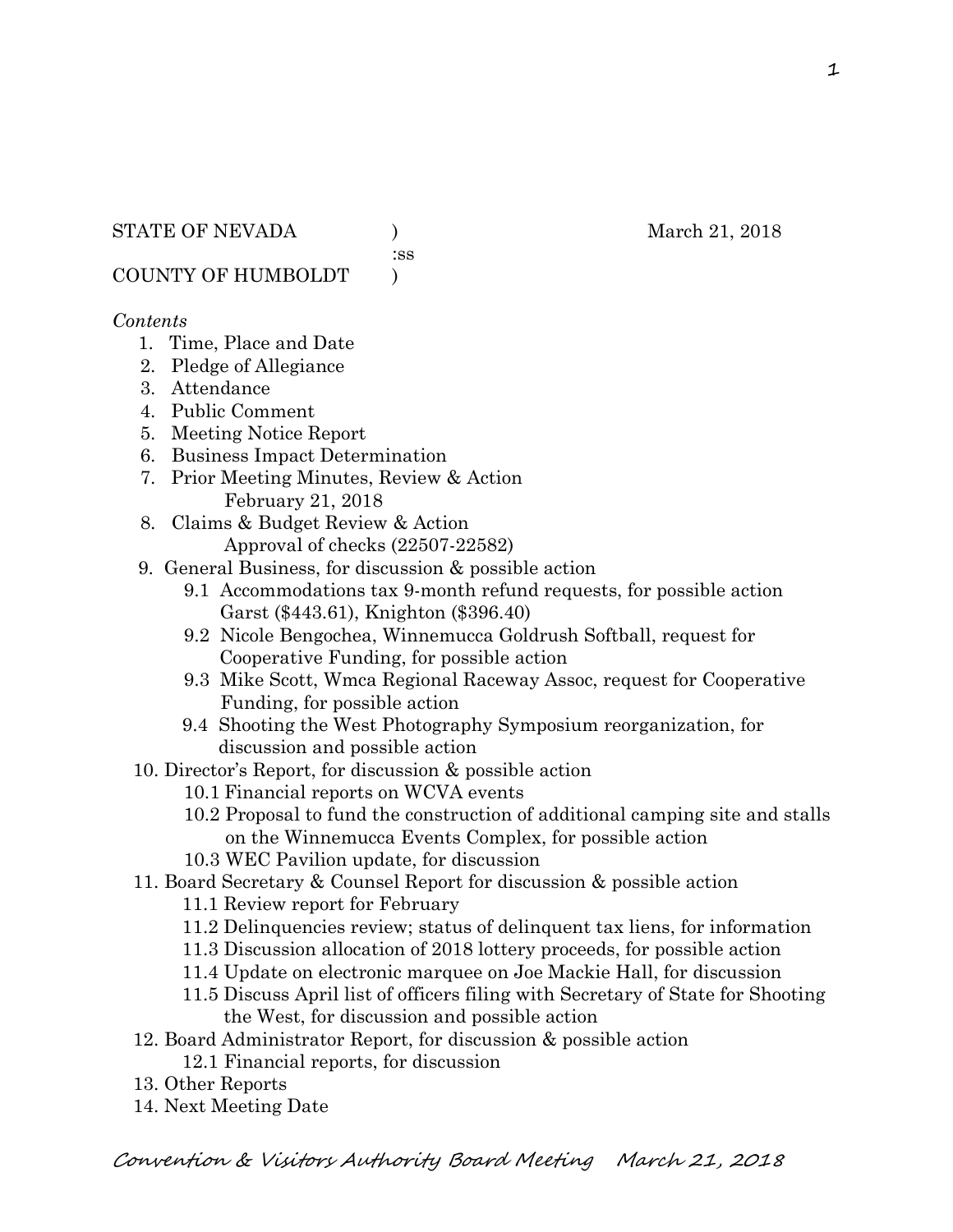#### 15. Adjournment

#### **MINUTES, MARCH 21, 2018**

**1. Time, Place and Date.** The Winnemucca Convention and Visitors Authority met in regular session in full conformity with the law at the Winnemucca Convention Center, West Hall, Winnemucca, Nevada at 4:00 pm on Wednesday, March 21, 2018 with Chairman Terry Boyle presiding.

#### **2. Pledge of Allegiance.**

|             | <b>3. Attendance.</b> Convention and Visitors Authority Board Officials Present: |
|-------------|----------------------------------------------------------------------------------|
| Terry Boyle | Chairman and Motel Representative                                                |
| Brian Stone | Vice Chairman and Hotel Representative                                           |
|             | Treasurer and City Representative                                                |
|             | Secretary and Counsel                                                            |
|             | Board Administrator                                                              |
|             | Jim Billingsley<br>Bill Macdonald<br>Kendall Swensen                             |

|            | Convention and Visitors Authority Board Officials Absent: |
|------------|-----------------------------------------------------------|
| John Arant | Business Representative                                   |
| Ron Cerri  | County Representative                                     |

*Staff Members Present:*  Kim Petersen Director Shelly Noble Administrative Clerk

*Staff Members Absent:*  None

*Others Present:* 

Dave Selesnick Wmca KOA/Hi-Desert RV Park

**4. Public Comment** 

No public comment.

#### **5. Meeting Notice Report.**

Chairman Boyle reported that notice, including meeting agenda, was posted by Shelly Noble by 9:00 am Friday, March 16, 2018 at Humboldt County Library, Court House, Post Office, City Hall and Convention Center West Hall. No persons have requested mailed notice during the past six months.

**6. Business Impact Determination.** After review of the March 21, 2018 agenda, and report by Counsel that he saw nothing in the Agenda requiring a business economic impact study or statement, *Jim Billingsley made a motion*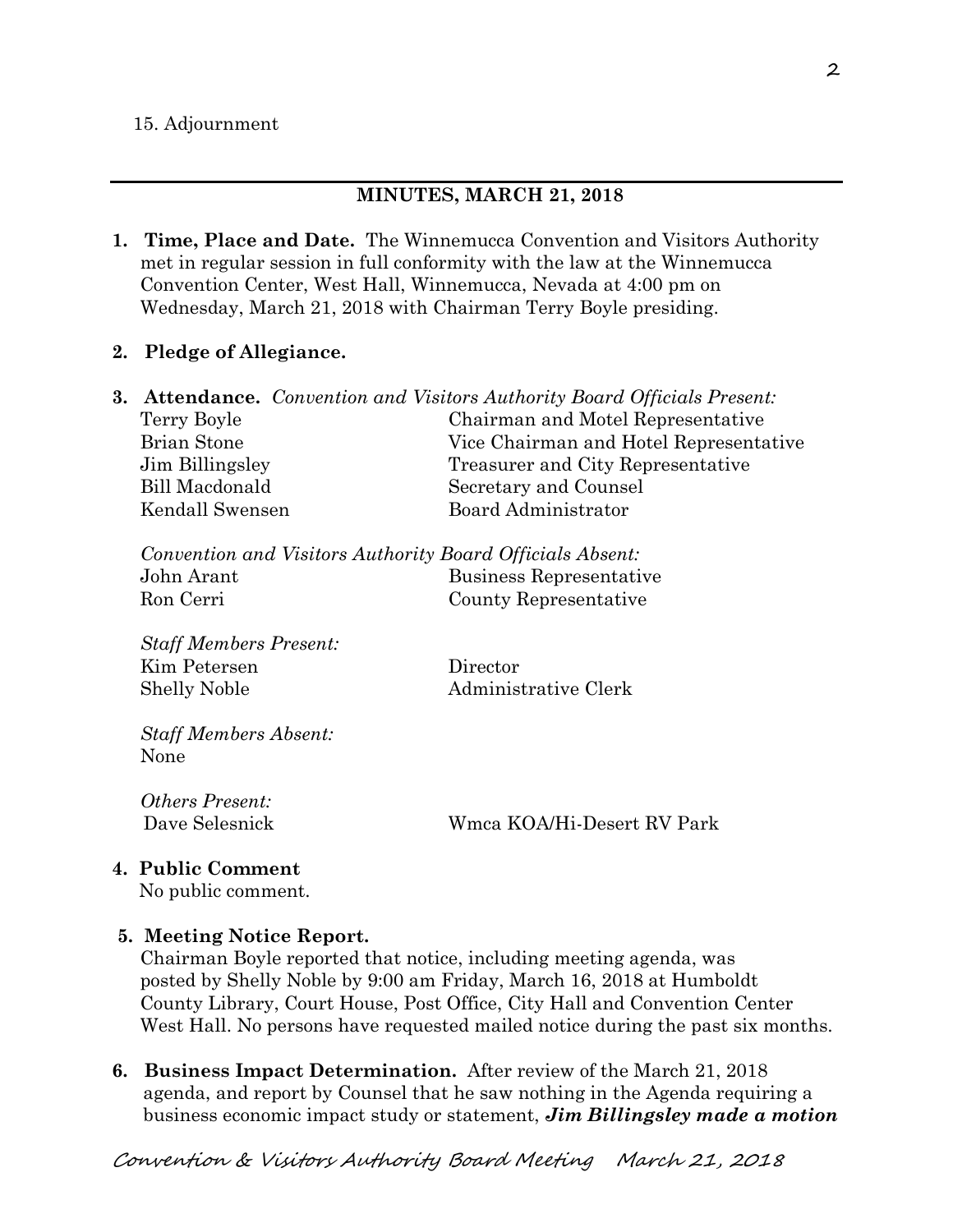*that no proposed agenda item is likely to impose a direct and significant economic burden on a business or directly restrict formation, operation, or expansion of a business. The motion carried, 3-0.* 

- **7. Minutes, Review & Action**  Prior meeting minutes of February 21, 2018. *Jim Billingsley made a motion to accept the minutes of the February 21, 2018 meeting. Motion carried, 3-0.*
- **8. Claims, Review & Action** The following claims were submitted for payment and approved on March 21, 2018:

| BANK ACCOUNT      | <b>CHECK NUMBERS</b> | AMOUNT       |
|-------------------|----------------------|--------------|
| Nevada State Bank | 22506-22582          | \$334,313.21 |

*Jim Billingsley made a motion to approve all claims as submitted. The motion carried, 3-0.* 

**9. General Business, for discussion & possible action** 

**9.1 Accommodations tax 9-month refund requests Garst (\$443.61), Knighton (\$396.40)** 

*Terry Boyle made a motion to approve the accommodation tax 9-month refunds for James Garst (\$443.61) and George Knighton (\$396.40) Motion carried, 3-0.*

**9.2 Nicole Bengochea, Winnemucca Goldrush Softball, request for Cooperative Funding, for possible action**  No action taken.

**9.3 Mike Scott, Wmca Regional Raceway Assoc., request for Cooperative Funding, for possible action**  No action taken.

### **9.4 Shooting the West Photography Symposium reorganization, for discussion and possible action**

As part of the meeting packet, Kim shared an email he received from M.D. Welch, an individual he has been speaking with about taking over as the coordinator of this event since Brenda Heintz is resigning her position. Mr. Welch is from Reno but has no desire to see the event leave Winnemucca. He has new ideas and a different approach and is excited to get going on next year's event. He is affiliated with UNR and has contact with students and other individuals who will be assisting him. Also, Kim has been working with Bill as they research exactly what the structure of the organization will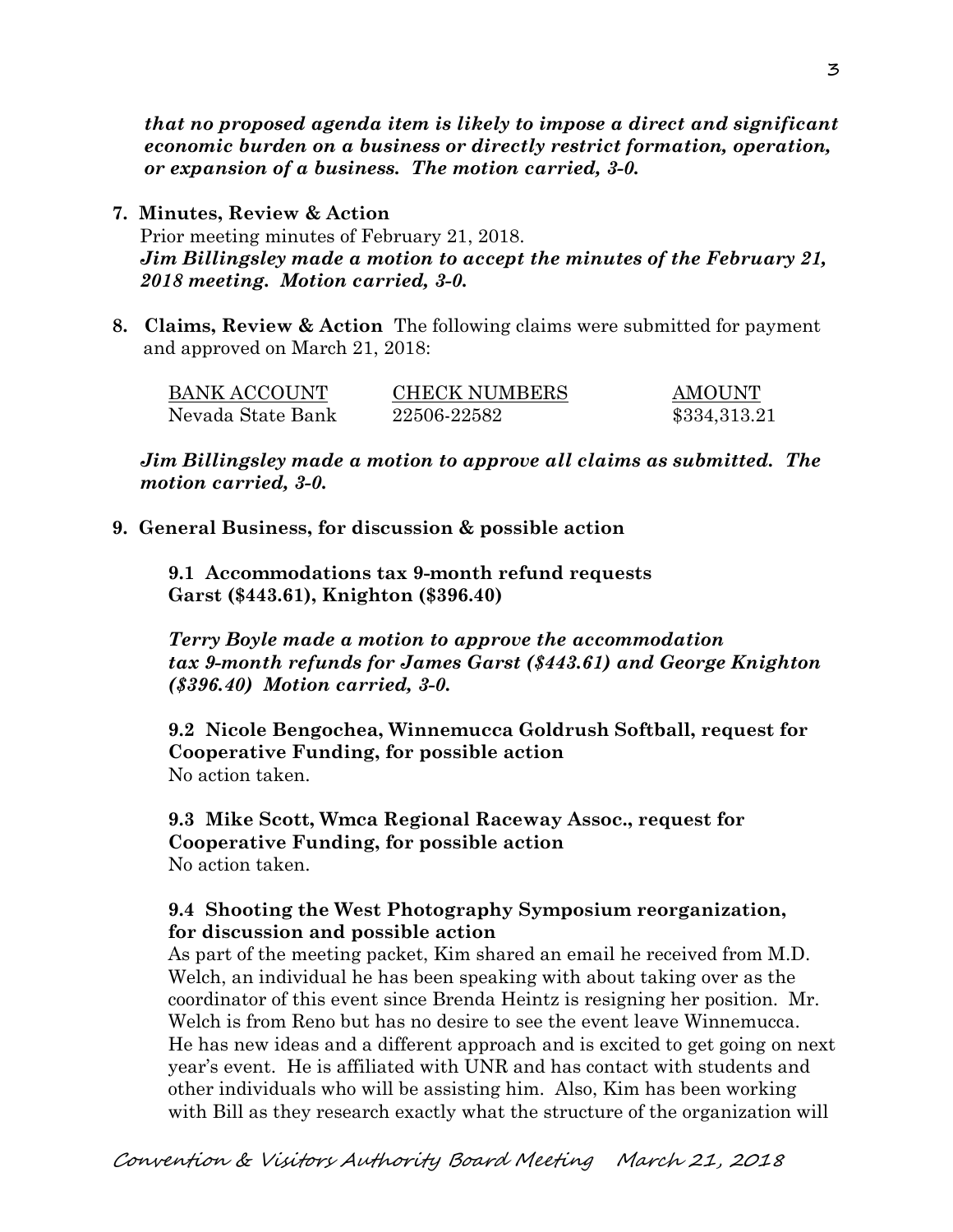look like and how to transfer over the non-profit status and keep the event viable since its attendance has been on the decline in recent years.

#### **10. Director's Report.**

#### **10.1 Financial reports on WCVA events**

The bank reconciliations for Ranch Hand Rodeo and Tri-County Fair were included in the board packets for review.

**10.2 Proposal to fund the construction of additional camping sites and stalls on the Winnemucca Events Complex, for possible action**  Kim presented a memo to the board outlining his request for WCVA's assistance with projects on the Winnemucca Events Complex. . These include additional stalls and campsites on the east end of the facility, construction of a permanent restroom/shower house adjacent to the east end campsites, an improved sound system for the Event Center, additional safety lighting around the complex and permanent bleachers in the Pavilion. The most pressing of these projects are the additional stalls and campsites on the east end of the WEC since SSIR is expecting a significant increase in the number of participants at their event this summer and completely utilized all WEC stalls and campsites during their 2017 event. At this point, Mr. Selesnick asked to speak to the board. Utilizing the aerial map of the WEC that Kim had on the screen for all to view, he pointed out that the portion of his mobile home park that is directly east of the complex has quite a few vacancies. He attributed this to the on-going urine and manure smell emanating from the portion of the property east of the Event Center. He demanded that the waste be properly managed on a continuing basis before any changes or improvements on that end of the property are approved by this board and/or Ag District #3. Mr. Selesnick is here tonight because he feels it is his duty to represent his residents as they deal with this unpleasant issue. Mr. Selesnick claims that this is not a new problem since a few years ago the fairgrounds was issued a cease and desist order from the health department when the manure smell and flies became unbearable to his mobile park residents. Kim indicated that he did not recall ever receiving a citation. The only issue he remembered was when the first phase of the east end campsites were being constructed, there was a complaint regarding excessive dust that was quickly remedied with the frequent use of the water truck, per the guidelines presented by the Nevada Health Department. Additionally, Mr. Selesnick disagrees with the agenda item that the board voted on earlier where they stated that "no items on this meeting agenda have an impact on area businesses" since he feels that the proximity of livestock to his mobile home park does affect his business, especially during the warm summer months.

Kim respectfully disagreed with many of Mr. Selesnick's claims. Event Center staff and Honor Camp inmates are utilized immediately after each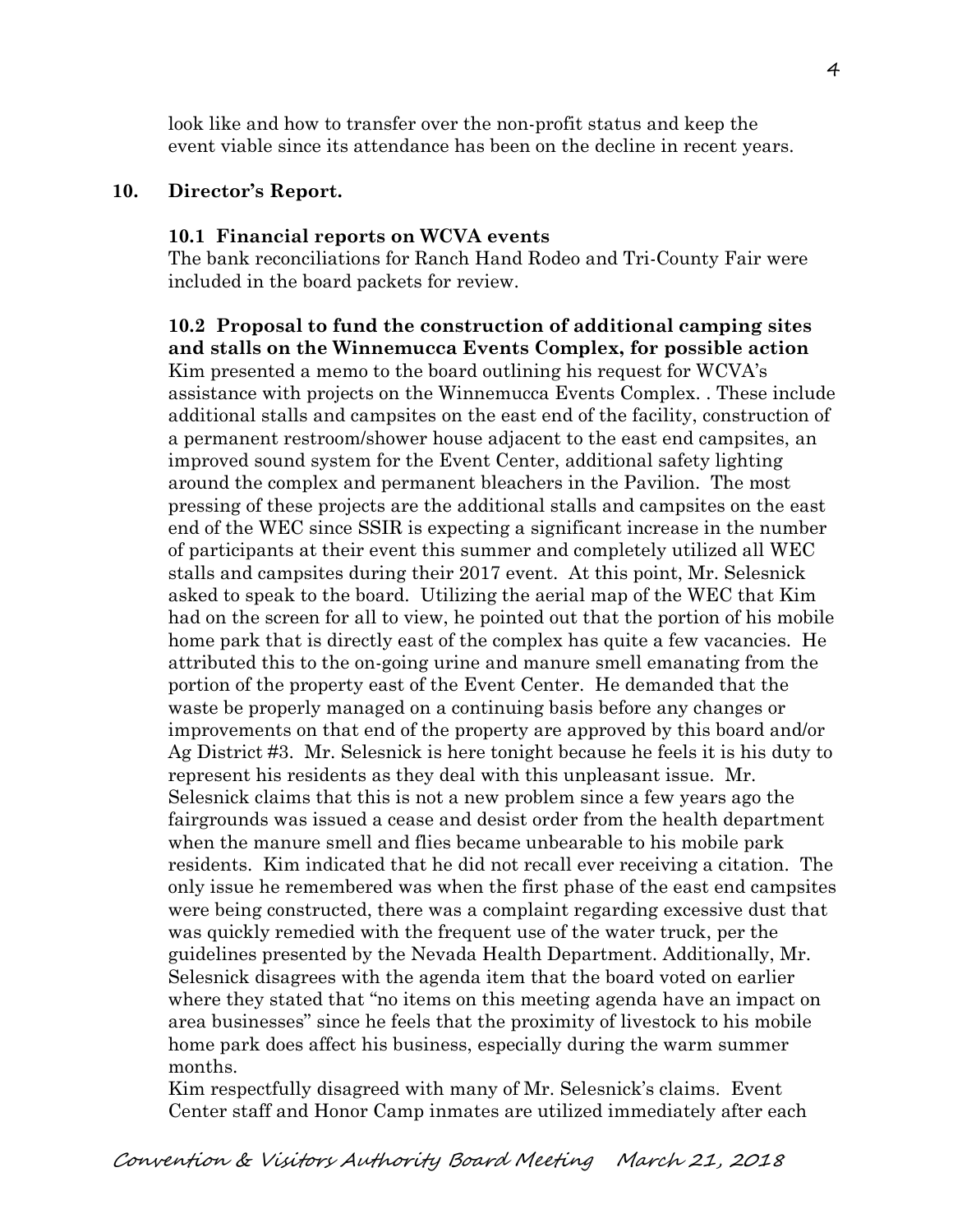event to clean stalls and remove stall bedding. Stall bedding is not allowed to remain in the stalls. Lime is also used regularly indoors to help remove any smell. Kim will research other products that may be available to help combat livestock smell. The majority of our events utilize the west end stalls and campsites. There are only one or two events each year that are large enough to use the east end facilities as well at this time. Therefore, Kim feels that the claims of on-going issues with odor adjacent to Mr. Selesnick's mobile home park east of the WEC are exaggerated. As seen on the aerial map, there are other mobile homes adjacent to the WEC. These lots appear to be completely occupied and we have received no complaints from those tenants. The request tonight regarding plans for campsite and stall expansion to the east of the Event Center will not only help to keep SSIR returning to Winnemucca (where it has a significant economic impact on Winnemucca and Humboldt County) but it will also help with recruiting additional large equine events. At this time, Kim is proposing that the cost of these improvements be split with Ag District #3. However, Ag #3 will not have their budget hearing with the County Commissioners until April 2 and then will not have funds available until July 1. Kim would like WCVA to "front" the funds for these improvements and then be reimbursed by Ag #3 for 50% of the costs in the new fiscal year. The first of these projects to be tackled in order to be ready for SSIR by July 1 are:

- Construction of 50 new campsites with full hook-ups to the east of the existing campsites on the east end of the WEC. These would be pullthough sites since we are getting larger and larger living quarter horse trailers utilized by participants traveling to these events. Estimated cost is \$120,000.
- Construction of an additional 100 stalls. The current stalls on the east end of the WEC have shade fabric that we have to install every summer and remove every fall. These stalls would be moved to the freeway side of the property and new stalls with permanent metal covers would be constructed where the current stalls are located, to the east of the Event Center. In an effort to help ease Mr. Selesnick's concerns, it was mutually agreed upon by Mr. Selesnick and the WCVA Board that the new stalls would be located as close to the northwest corner of the parcel as possible. Estimated cost is \$100,000.
- Addition of sewer to the existing east end campsites. With the addition of the new campsites with sewer, this would be the time to add sewer to these 100 existing campsites. Estimated cost is \$40,000.

Board members thanked Mr. Selesnick for attending and expressing his concerns. They have not heard any complaints about the smell from residents or visitors to the WEC, but agreed to pay more attention as they attend events and also asked Kim and his staff to keep up their efforts as they work to keep the facility as clean as possible throughout the year. They also directed Bill to investigate Mr. Selesnick's claim regarding a cease and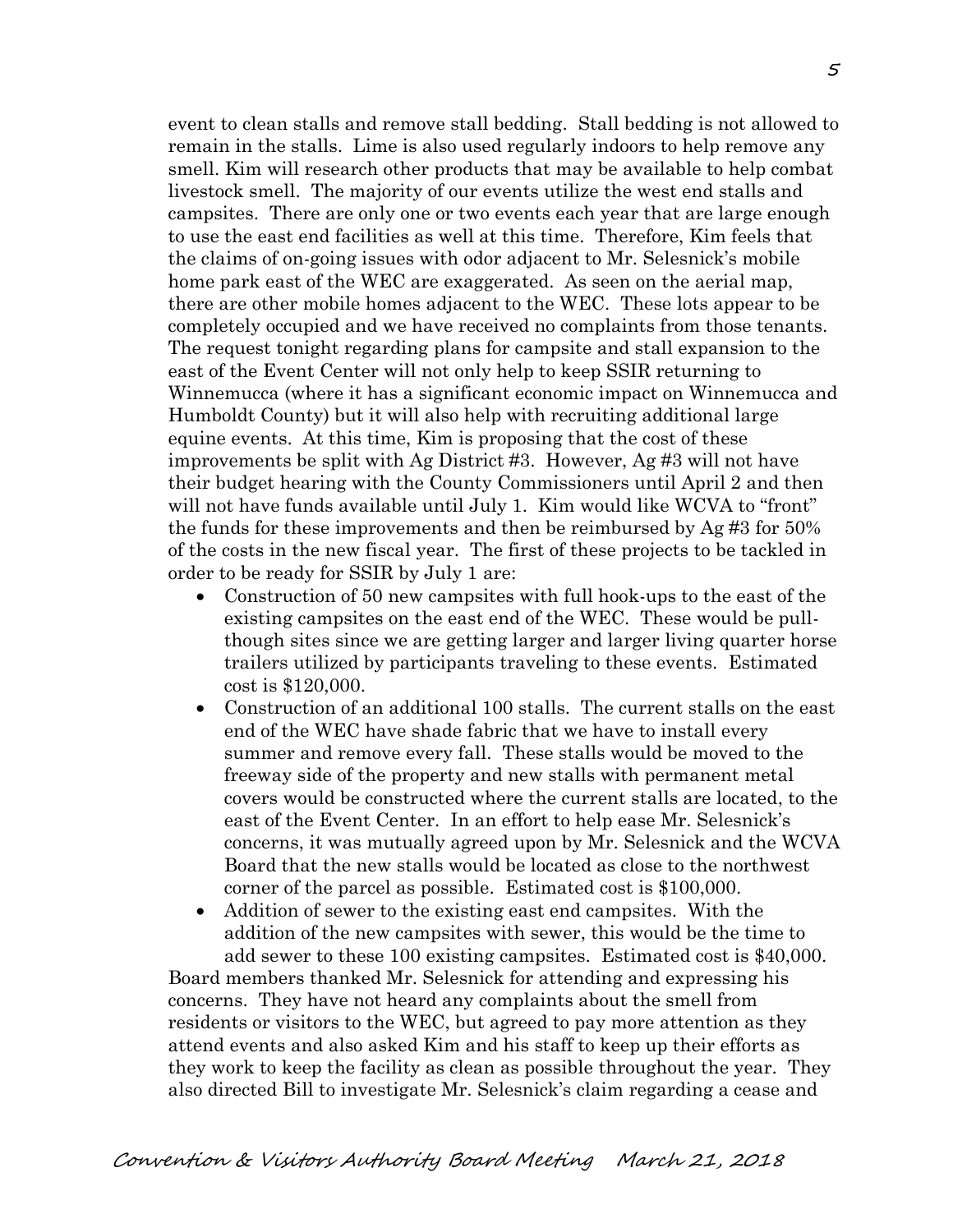desist order against the WEC and will not begin construction until any issues with the health department have been investigated and resolved.

Kim is asking for this board's support tonight so that when he meets with the commissioners at his budget hearing on April 2 he can report that WCVA is willing to assist with 50% of the projects he is proposing for the Winnemucca Events Complex. *Brian Stone made a motion approving WCVA's participation in funding 50% of the following projects on the Winnemucca Events Complex:* 

- *Addition of 50 full hook-up campsites, \$120,000.*
- *Addition of 100 stalls, \$100,000.*
- *Addition of sewer to the 100 existing east end campsites, \$40,000.*

 *Public address system at the Event Center refurbished, \$120,000. The total estimated amount of these projects is \$380,000. WCVA will "front" the funds for these improvements and then be reimbursed by Ag #3 for 50% of these costs in the new fiscal year once their 2019 funds are available.* 

*In the future, WCVA will also consider supporting the following projects, no cost estimates available at this time:* 

- *Construction of a permanent shower/restroom house adjacent to the east end campsites.*
- *Additional safety lighting throughout the facility.*
- *Improvements to roadways and traffic flow.*
- *Permanent bleachers in the Equestrian Pavilion.*

*Kim is also directed to begin establishing bid specs for the campsite and stall projects so that they can go to bid as soon as possible. Motion carried, 3-0.*

# **10.3 WEC Equestrian Pavilion update, for discussion**

No report other than everyone that used it during the Ranch Hand Rodeo Barrel Race was very impressed and we have had a lot of interest expressed by various organizations who want to use it.

# **11. Secretary and Counsel, Monthly report, for discussion & possible action**

# **11.1 Review report for March, for information**

Bill's report was included in the meeting packets available online.

### **11.2 Delinquencies review; status of delinquent tax liens, for information**

The tax liens have both been paid off and released.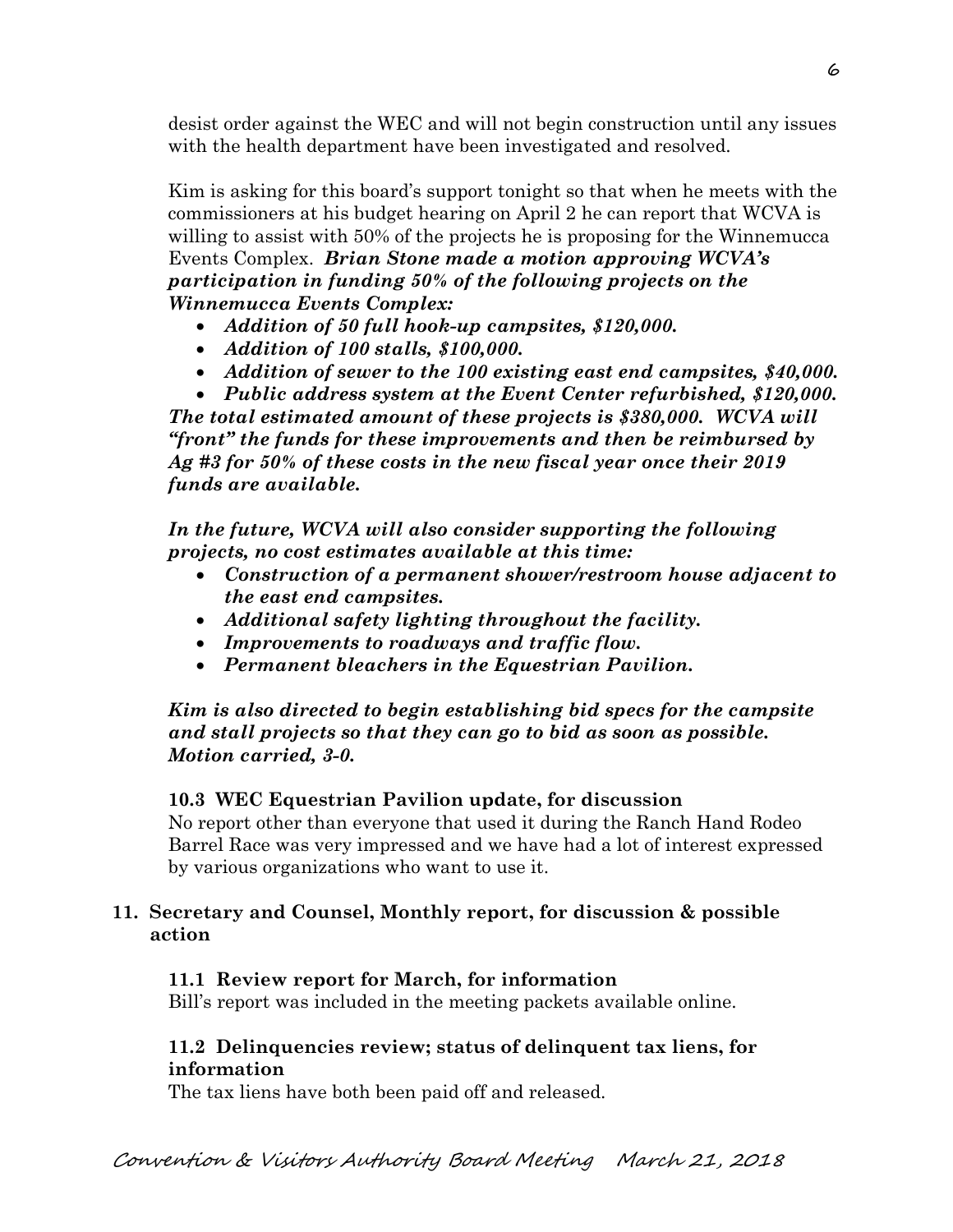**11.3 Discuss allocation of 2018 lottery proceeds, for possible action**  At this board direction, Bill prepared a resolution designating this year's lottery proceeds go to Lowry's Drug Free Graduation Celebration and also for payment of facility fees for the Cody Louk Invitational Wrestling Tournament. *Jim Billingsley made a motion to accept the resolution designating 2018 lottery proceeds as prepared by Bill Macdonald. Motion carried, 3-0.* 

**11.4 Update on electronic marquee on Joe Mackie Hall, for discussion**  No report.

### **11.5 Discuss April list of officers filing with Secretary of State for Shooting the West, for discussion and possible action**

Since it appears that this board will be involved in the future of Shooting the West (STW), there needs to be organization directors designated on the Annual list of officers of the corporation to be filed with the state each April. It must be a minimum of three people. It could be WCVA board members or Convention Center staff. This item will be added to the April WCVA meeting agenda for action. STW has a bank account and the signers will need to be updated, too, but first we need to determine how to handle that since it's in the name of a non-profit organization. Also the STW trademark needs to be protected.

# **12. Board Administrator.**

# **12.1 Financial Reports, for discussion**

Room tax cash collections were up again for January. For the year we are ahead of each of the last three years in room tax collections.

# **13. Other reports**

# **13.1 Archery Tournament**

Kim reported that this year's archery tournament was very well attended. We had 210 participants, compared to 104 in 2017. The new targets worked great. The Friday night reception at Winners was enjoyed by many of the archery enthusiasts. Jim Billingsley reported that he is working to have vendors next year on both days.

There will be another archery tournament in May. This one will be at the shooting range on Mother's Day weekend.

# **13.2 2019 WCVA budget**

The tentative 2019 WCVA budget is ready to be signed and sent to the state. The final budget will be approved in May and will have some items to be augmented at that time.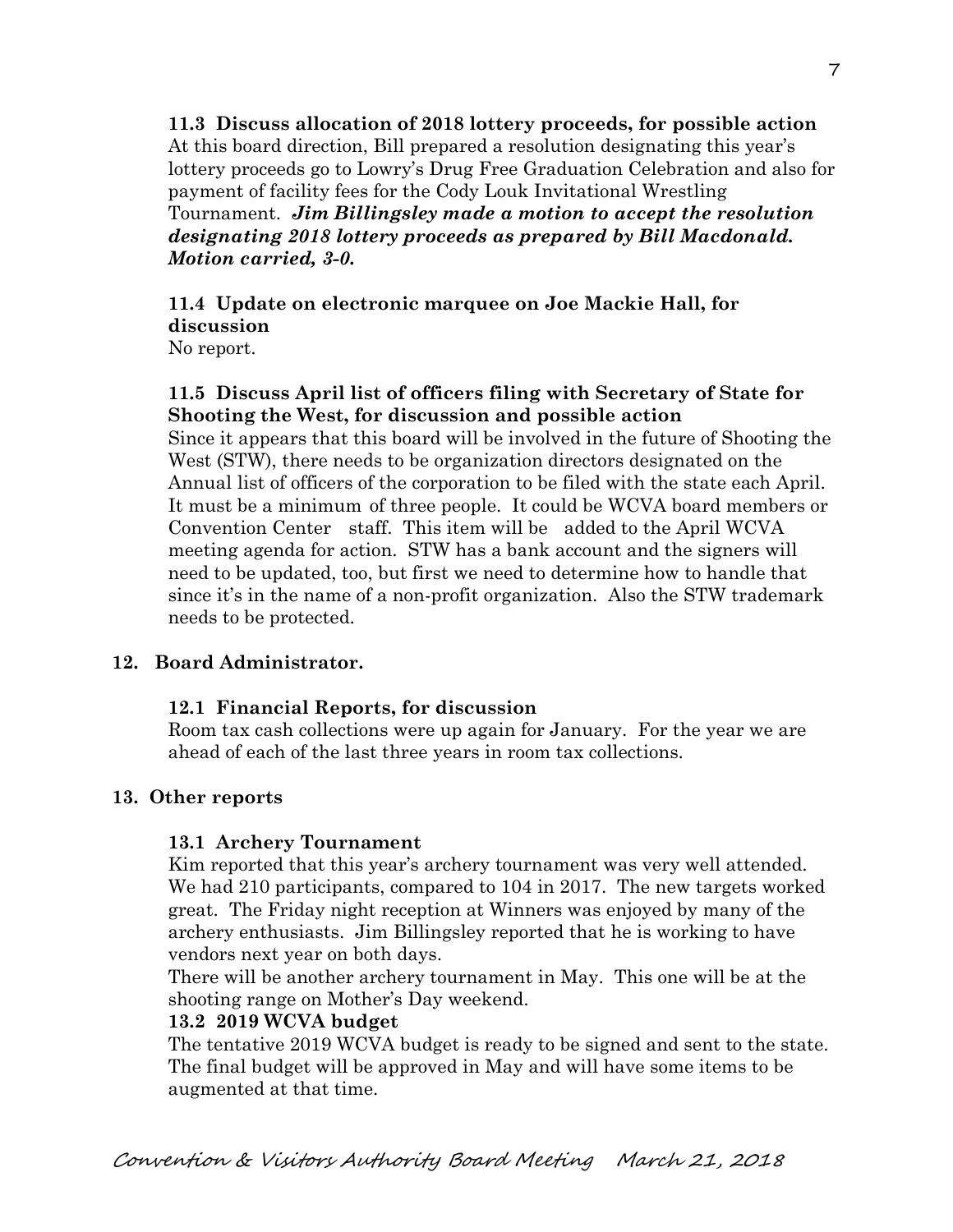#### **13.3 Lowry High School metal work**

Students doing metal work at Lowry High School have made items that will be displayed around town. Jim was asked by Mayor Putnam if WCVA would allow one of these pieces to be displayed on their parking lot on the corner of Winnemucca Blvd and Melarkey Street. At this time there are no plans for that lot and the board agreed that this would be a nice addition.

### **14. Public Comment**

None.

### **15. Regular Business. Next Meeting. The Board confirmed the next regular meeting date of Wednesday, April 18, 2018, 4:00 pm.**

### **16. Adjourn.** *Jim Billingsley made a motion to adjourn this meeting. Motion carried, 3-0.*

The meeting was adjourned at 6:05 pm to the next regular meeting, or to the earlier call of the Chairman or to the call of any three (3) members of the Board on three (3) working days notice.

Respectfully submitted,

Shelly Noble

APPROVED ON  $, 2018$ 

As written\_\_\_\_\_\_\_\_\_\_\_\_\_\_\_

As corrected \_\_\_\_\_\_\_\_\_\_\_\_\_

Winnemucca Convention & Visitors Authority Board